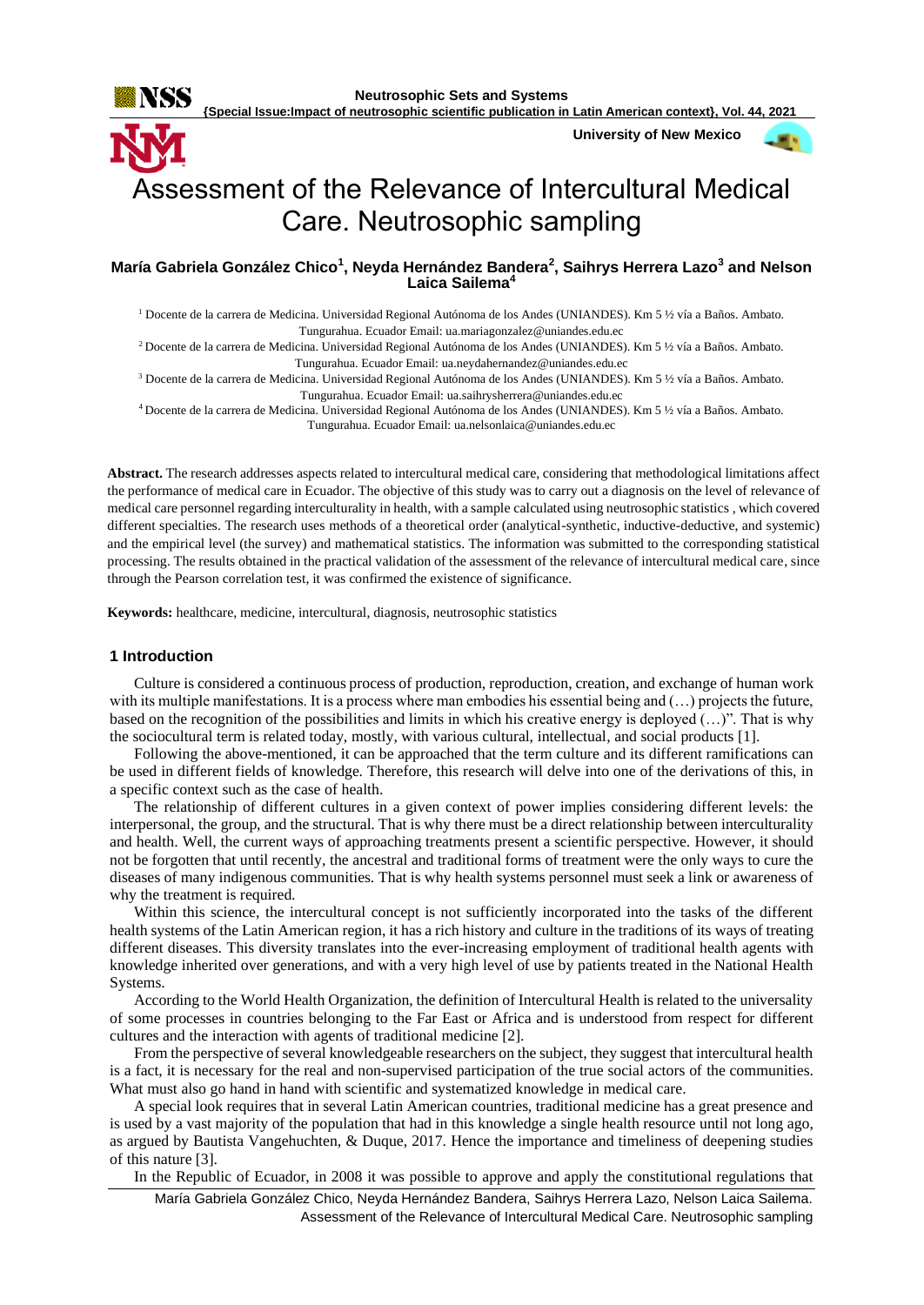recognize the struggle of groups historically segregated by the socio-political and until then mono-cultural system of the State, empowering social participation and interculturality. Different areas of public management where health is involved.

Most of the authors consulted because the elderly are the main age group that still maintains knowledge about medicinal plants, rituals, and traditional healing methods. Many of them also have experience as midwives and healers. However, it is common to hear their concern that the intergenerational transmission of this knowledge is lost, because currently few young people are interested in learning and practicing them [4].

In contrast, it is observed that traditional practices are not sufficiently valued by rural doctors or by other professionals hired by the Ministry of Public Health, since medical procedures and the use of drugs are prioritized over the application of traditional methods in minor illnesses [4].

The policies, plans and actions that are projected by medical care, go through several essential factors, these are disease and health as a universal right. Which are decisive for the success or failure of the treatment. For the first to be achieved, it is necessary to assess the two essential actors. The healthcare professional and the patient receiving the care.

Due to the characteristics of the Ecuadorian geography, health personnel must move long distances or go to places with difficult access, to provide comprehensive care to users of the health service. That is why ancestral knowledge and interculturality can be used to achieve an articulation between both pieces of knowledge [5].

It is an unequivocal example of the importance of promoting research on interculturality in health. Well, it allows overlapping of knowledge to achieve a better quality of life for the Ecuadorian population.

According to what was previously discussed in this work, it is intended to make a diagnosis of intercultural medical care. For which an exploratory diagnosis was made.

These results make it possible to identify the current prevailing scenario and the following problematic situation: how to identify the level of relevance of medical care personnel regarding interculturality in health?

That is why the present work has the objective: to make a diagnosis on the level of relevance of medical care personnel on interculturality in health.

Therefore, the following hypothesis is raised: knowledge about the assessment of the relevance of intercultural medical care will allow the medical treatment of various diseases to be carried out more effectively.

#### **2 Materials and Methods**

#### **2.1 Subjects under study**

Neutrosophic statistics were used to calculate the population. As the total population is known, it is calculated using the following expression:

$$
n = \frac{N^* Z_a^2 p^* q}{d^{2*}(N-1) + Z_a^2 * p^* q}
$$
\n(1)

Where  $p =$  means the approximate proportion of the phenomenon under study in the reference population, while  $q =$  represents the proportion of the reference population that does not present the phenomenon under study (1 -p). The desired confidence level is indicated by the letter (Z). These, in turn, refer to the degree of confidence that the true value of the parameter in the population will be found in the calculated sample, while the absolute precision is (d). Which is nothing more than the desired width of the confidence interval on both sides of the true value of the difference between the two proportions (in percentage points). N is population size.

In this case, you want a confidence level of 95%,  $z = 1.96$ ,  $d = 0.05$  and  $p = 0.44$ ,  $N = [30, 36]$ .

Calculations on the neutrosophic sample were made on Google Collaboratory using python interval arithmetic library.

The result that we call the neutrosophic sample  $n = \lfloor 27.46, 33.44 \rfloor$  indicates that the sample must be in values between 27 and 33 individuals. This value is de-neutrosophicated using:

$$
\lambda([a_1, a_2]) = \frac{a_1 + a_2}{2} = \frac{27 + 33}{2} = 30\tag{2}
$$

Being consistent with the formulas of neutrosophic statistics for the population calculation, in this research, a total of 30 professionals from different branches of the health sciences are studied. Table 1 shows these and the amount for each of them, the sex and the average age of the sample under study. A simple random sampling was used for its selection, using the technique of selection by random numbers.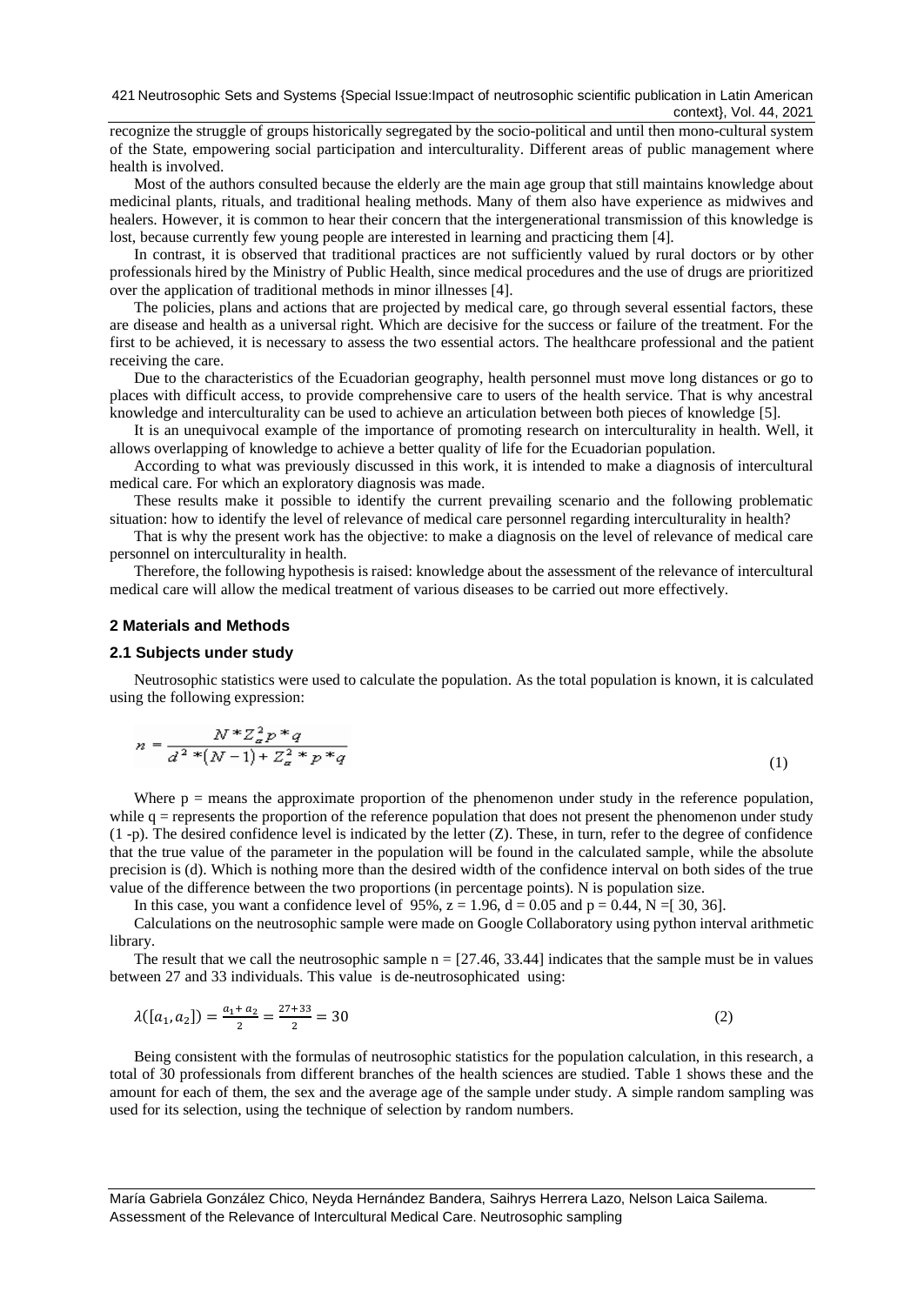Neutrosophic Sets and Systems {Special Issue:Impact of neutrosophic scientific publication in Latin American 422 context}, Vol. 44, 2021

| Specialty (N)          | Male gender | Female gender | Age<br>$(mean \pm SD)$ |
|------------------------|-------------|---------------|------------------------|
| Medicine (16)          |             |               | $39.1 \pm 11.6$        |
| Nursing (7)            |             |               | $44.7 + 11.2$          |
| Laboratory workers (4) |             | 3             | $42.6 \pm 10.1$        |
| Rehabilitators (2)     |             |               | $46.5 \pm 9.2$         |
| TOTAL (30)             | 15          | 15            | $44.3 \pm 10.8$        |

**Table 1**. Characteristics of the sample studied by medical specialty, sex and age. **Source**: results of the sample study.

# **2.2 Type of investigation**

A quantitative and cross-sectional pilot study was carried out. It is based on non-experimental research since there was no manipulation of the variables. The data are interpreted as they were revealed in the context of the application, a question that allows a photographic assessment of it.

# **2.3 Instruments**

For the development of the study, a set of methods were used, both theoretical and empirical. Their grouping was carried out under the criteria issued by Hernández [6].

- *Analytical-synthetic*, allowed us to carry out a study on the theoretical and methodological foundations on which the assessment of the relevance of intercultural medical care is based. In addition, it facilitated the processing of the information offered by the different instruments applied to diagnose the current state of the problem and the drawing of conclusions.
- *Inductive-deductive*, made it possible to make inferences and generalizations about the assessment of the relevance of intercultural medical care, through the use of the neutrosophic linguistic scale, from which new logical conclusions are deduced.
- Systemic**:** It was used in understanding the interactions that occur between each of the questions designed in the survey, this was verified with the Pearson correlation test.
- *Survey***:** It was applied to obtain information that would allow characterizing the assessment of the relevance of intercultural medical care, for its tabulation a neutrosophic linguistic Likert scale is used.

# **Questions contained in the survey:**

- Question 1. Do you assess the importance of medical treatments based on interculturality?
- Question 2. How do you assess the benefits of using medicine based on interculturality?
- Question 3. What is your assessment regarding the inclusion of intercultural medicine techniques in Ecuador in current medical care?

### **2.4 Neutrosophic method used**

For the development of the research the following steps are used [7]:

- Step 1 Identify the problem
- Step 2 Choice of method and type of scale
- Step 3 Collect the information
- Step 4 Data interpretation
- Step 5 Study validation

Neutrosophic evaluative scale:

A neutrosophic Likert scale was used to determine the relevance, where the values under consideration are composed of PA  $(x)$ , IA  $(x)$ , NA  $(x)$ , where PA  $(x)$  denotes a positive membership, IA  $(x)$  is indeterminate, and NA (x) is negative. The health sciences professional can evaluate whether their satisfaction criteria belong to the five sets. This scale used single value neutrosophic numbers (SVNN) [8,9,10]. An SVNS is an object with the following form [11,12,13].

**Definition 1**: Let X be a universe of discourse. A *Single-Valued Neutrosophic Set* (SVNS) A on X is a set of the form:

$$
A = \{ (x, u_A(x), r_A(x), v_A(x)) : x \in X \}
$$
\n(3)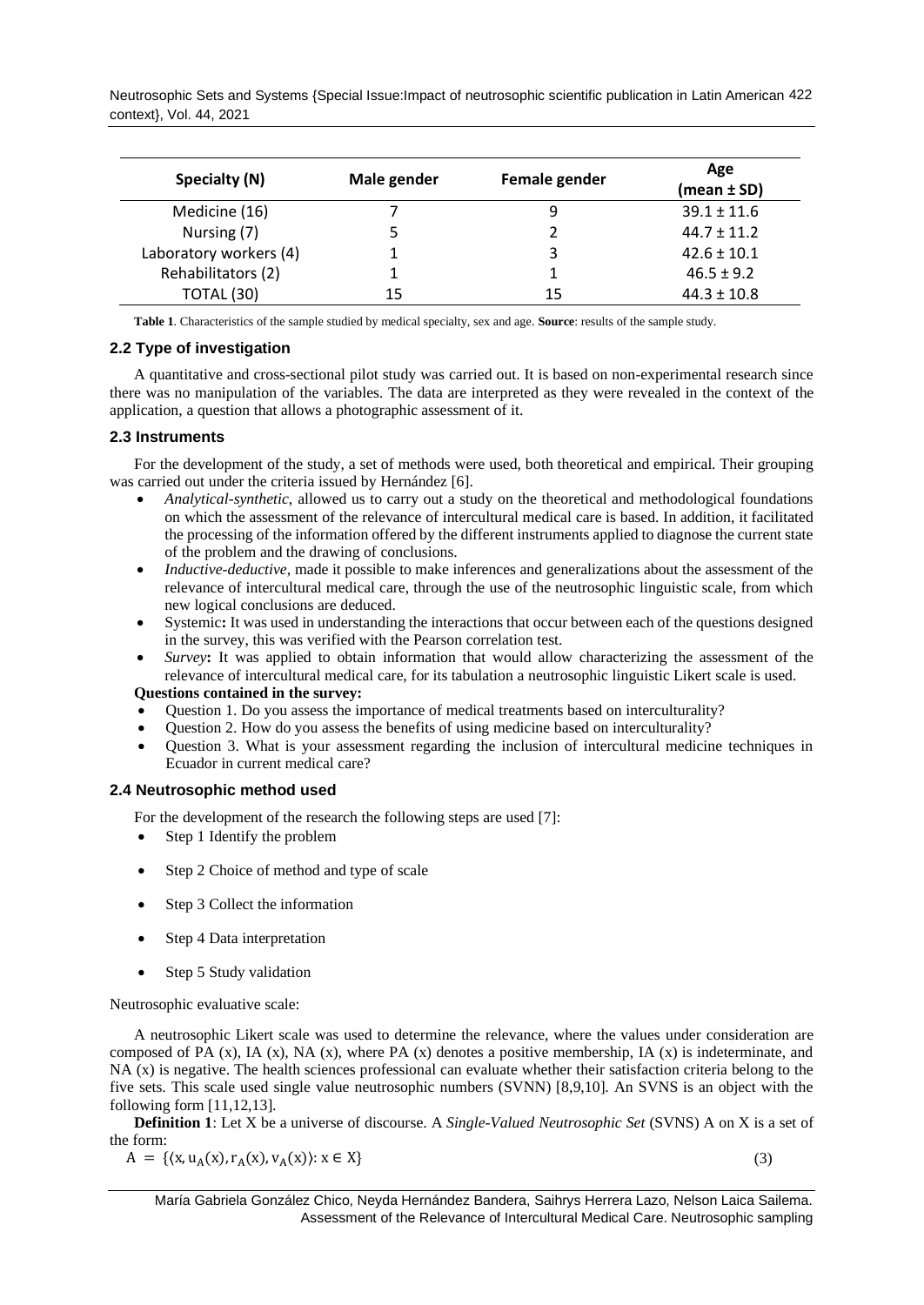423 Neutrosophic Sets and Systems {Special Issue:Impact of neutrosophic scientific publication in Latin American context}, Vol. 44, 2021

Where  $u_A, r_A, v_A : X \to [0,1]$ , satisfy the condition  $0 \le u_A(x) + r_A(x) + v_A(x) \le 3$  for all  $x \in X$ .  $u_A(x)$ ,  $r_A(x)$  and  $v_A(x)$  denote the membership functions of truthfulness, indeterminate, and falseness of x in A, respectively. For convenience a *Single-Valued Neutrosophic Number* (SVNN) will be expressed as A = (a, b, c), where a, b,  $c \in [0,1]$  and satisfy  $0 \le a + b + c \le 3$ .

The interval represents the true, indeterminate, and false memberships of x in A, respectively. For convenience, an SVN number will be expressed as A, where a, b, c [0, 1],  $y + b + c \le 3$ 

| Linguistic term         | <b>SVN numbers</b> |  |
|-------------------------|--------------------|--|
| Very Relevant (VR)      | (1,0,0)            |  |
| Relevant (R)            | (0.70, 0.25, 0.30) |  |
| Medium Relevant (MR)    | (0.50, 0.50, 0.50) |  |
| Something Relevant (SP) | (0.30, 0.75, 0.70) |  |
| Not Relevant (NR)       | (0,1,1)            |  |

**Table 2.** Linguistic terms of the scale[14, 15].

Let  $A = (T, I, F)$  be a single-valued neutrosophic number, a scoring function S related to a single-valued neutrosophic value, based on the degree of belonging to the truth, the degree of belonging to indeterminacy and the degree of belonging to falsehood is defined by [16,17]:

$$
s(V_i) = 2 + T_i - F_i - I_j \tag{3}
$$

The scoring function for single-valued neutrosophic sets is proposed to make the distinction between the numbers [18].

#### **2.5 Statistical analysis used**

Statistical analyzes were performed with SPSS v. 20 (SPSS Inc., Chicago, IL, United States). The data relating to descriptive statistics will be presented below through the distribution of frequencies, while the Pearson correlation test was used to identify whether or not there were coincidences in the responses of health science professionals to the survey questions.

#### **3 Results**

#### **Answer to question 1**

When looking at graph 1, you can see the results of question 1 of health professionals regarding the importance of medical treatments based on interculturality. Where it can be seen that only 3 of them for 10.1% of the total sample considered that these are very relevant, for their part 2 for 6.7% consider that they are relevant and 7 for 23.3% evaluate it of averagely pertinent.

It is noteworthy that the majority of respondents 11 to 36.6% consider that they are something relevant and that they can still be used but always as an alternative treatment. The remaining 7 for 23.3% considered it not relevant and stated that with advances in science and technology they do not believe that they are already useful to current medicine.



**Figure 1.** Results obtained in question 1. **Source**: Microsoft Excel for Windows processing results.

María Gabriela González Chico, Neyda Hernández Bandera, Saihrys Herrera Lazo, Nelson Laica Sailema. Assessment of the Relevance of Intercultural Medical Care. Neutrosophic sampling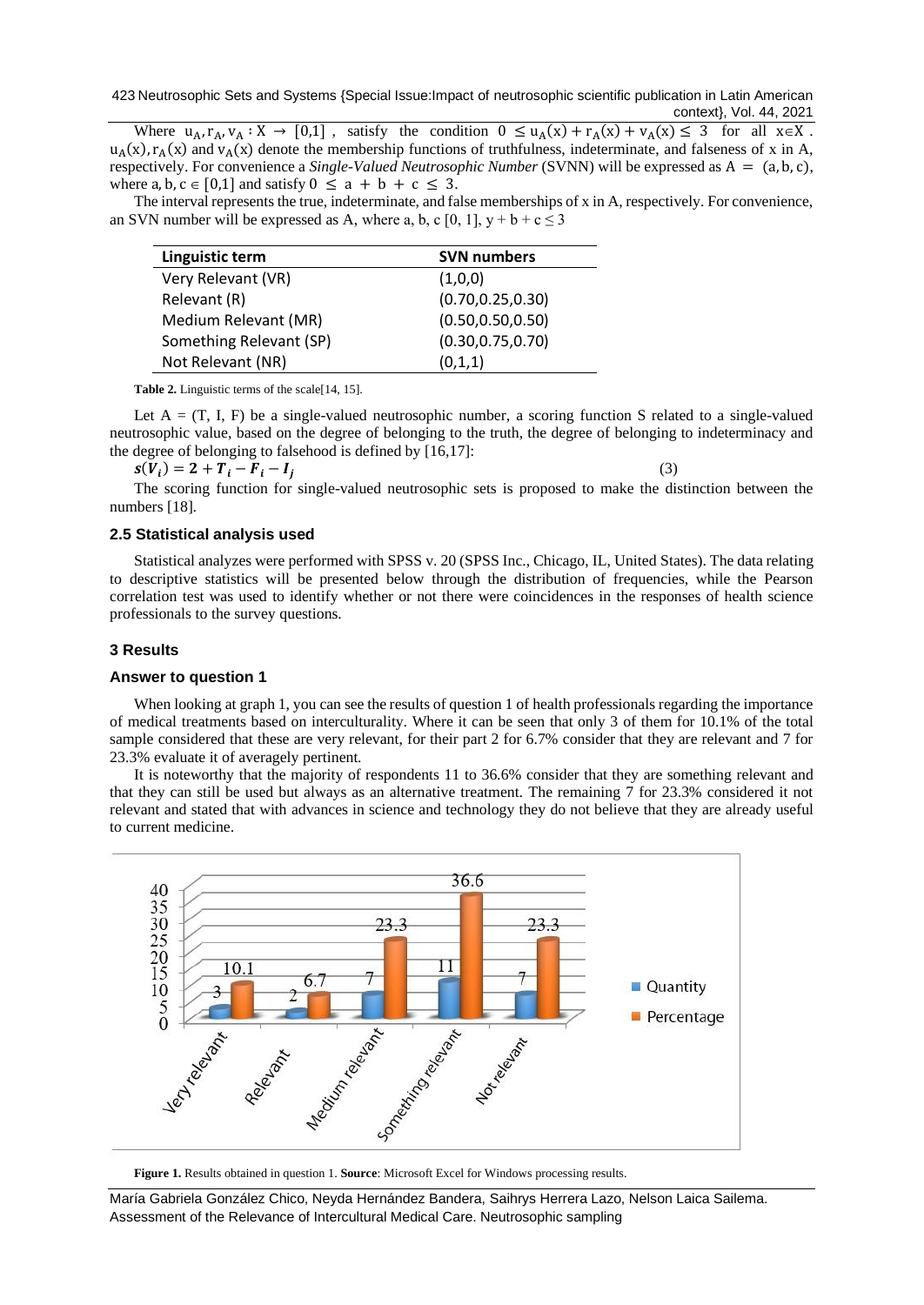Neutrosophic Sets and Systems {Special Issue:Impact of neutrosophic scientific publication in Latin American 424 context}, Vol. 44, 2021

#### **Answer to question 2**

Figure 2 shows the results of question 2 of the survey, where 4 professionals for 13.3% consider that the benefits of the use of medicine based on interculturality are still very relevant today. On the other hand, 3 for 10% of the sample considers that they are pertinent.

On one hand, the majority of the investigated subjects 11 for 36.7% consider that they are moderately pertinent and that accompanied by other scientifically proven techniques they give positive results. The Something relevant category was indicated by 9 professionals for 30% and the rest of the investigated 3 for 10% considered that they are not relevant.



**Figure 2**. Results obtained in question 2. **Source**: Microsoft Excel for Windows processing results.

#### **Answer question 3**

The results of this question are illustrated in graph number 3. Where 5 of the professionals surveyed for 16.6% consider that the inclusion in current medical care techniques of intercultural medicine in Ecuador is very pertinent, always in conjunction with the traditional one. While 4 for 13.4% value its inclusion as pertinent.

Most of the professionals in the study (12 for 40%) valued that their inclusion is moderately relevant, they also reflected in the qualitative assessment of the survey that it is possible as an alternative. The category of something pertinent obtained 6 professionals for 20%, while the remaining 3 study subjects for 10% considered that it is not pertinent.

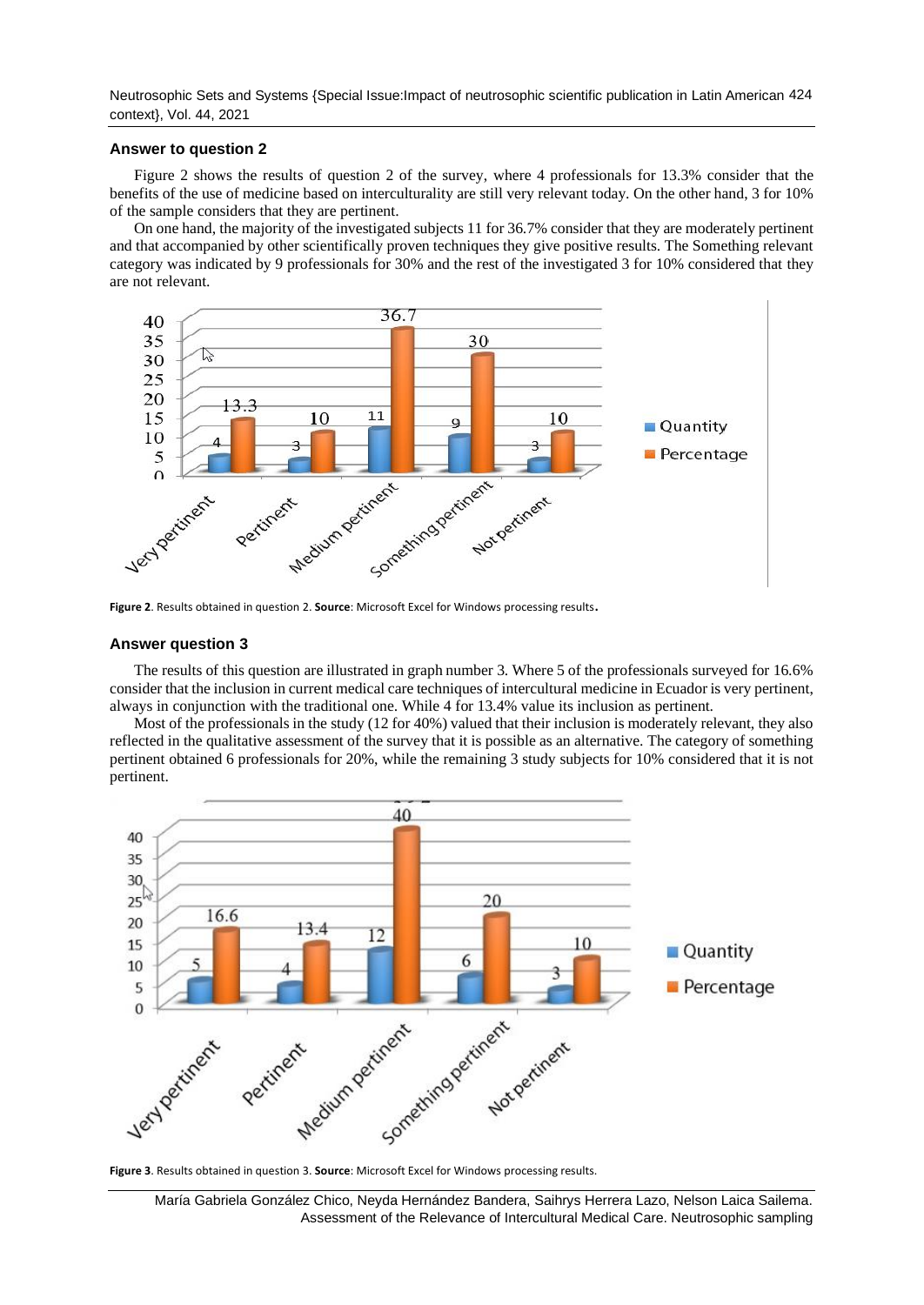# **Study validation**

To deepen the validity of the results, a correlation study was carried out, since this type of statistical analysis allows the assessment of the relationships between 2 or more variables, that is, the degree of possibility that they coincide. Table 3 shows the correlation matrix between the variables corresponding to the three questions of the survey that were applied to health professionals. Correlation coefficients have been calculated in all possible pairs of study variables.

The interpretation of the results of the Pearson test carried out by SPSS 20.0 for Windows, makes it evident that they are significant, since r,  $(p \le 0.005)$ . In this sense, it can be seen that the responses to the content of the survey questions correlate with each other. All of the above makes evident the level of assessment of the relevance of intercultural medical care. A question that accepts the hypothesis raised.

|            |                          | Importance | Profits                  | Inclusion |  |  |
|------------|--------------------------|------------|--------------------------|-----------|--|--|
| Importance | Pearson's correlation    | 1          | $.912**$                 | $.918**$  |  |  |
|            | Sig. (Bilateral)         |            | ,000                     | ,000      |  |  |
|            | N                        | 30         | 30                       | 30        |  |  |
| Profits    | Pearson's<br>correlation | $.912**$   | 1                        | $.941**$  |  |  |
|            | Sig. (Bilateral)         | ,000       | $\overline{\phantom{a}}$ | ,000      |  |  |
|            | N                        | 30         | 30                       | 30        |  |  |
| Inclusion  | Pearson's<br>correlation | .918 **    | $.941**$                 | 1         |  |  |
|            | Sig. (Bilateral)         | ,000       | ,000                     |           |  |  |
|            | N                        | 30         | 30                       | 30        |  |  |

#### **Correlations**

**Table 3.** Correlation matrix between the responses of health science professionals. **Source**: SPSS 20.0 processing for Windows \*\*. The correlation is significant at the 0.01 level (bilateral).

# **Conclusion**

The analysis of the theoretical and methodological references on Assessment of the relevance of intercultural medical care shows the existence of different bibliographic sources on the subject, however, tools are required to promote a current assessment of this problem.

The methodological logic followed was based on the general methods of science for the statistical analysis of the assessment of the relevance of intercultural medical care.

The interpretation of the results offers validity to the research carried out since employing statistical analysis, particularly the Pearson correlation test, allowed the validation of the instruments used in the research with a significance level of p 000.

It is important to study in-depth in future works the construction of the computer tool and the use of the Neutrosophic Compensatory Logic are considered since the latter provides linguistic models that express through logical propositions the translation of ambiguous phrases into the colloquial style as they refer.

# **References**

- [1] Hernández Infante, R C. El desarrollo de la identidad cultural desde el proceso de enseñanza- aprendizaje de la computación. Tesis de grado (Doctorado en Ciencias Pedagógicas). Holguín, Universidad 120p 2012
- [2] Organización Panamericana de la Salud. (2012). Declaración De Alma-Ata. Conferencia Internacional Sobre Atención Primaria de Salud, Alma-Ata, URSS, 6-12 de Septiembre de 1978, 8–10.
- [3] Bautista, E., Vangehuchten, L., & Duque, V. (2017). Intercultural health care in Ecuador: an investigation project for the medicine and nursing careers. Medisan, 21(10), 3111– 3122.
- [4] Álvarez Romo D, Ocaña JA, Martínez Pérez AN, León Sánchez, S. Salud intercultural en la atención primaria de salud: un modelo de participación social en Ecuador. Revista Cuatrimestral "Conecta Libertad" (4) pp. 148-156, 2020
- [5] Aguirre, M. Límites de la salud intercultural. Estudio de caso en la provincia de Orellana. Quito. 2016